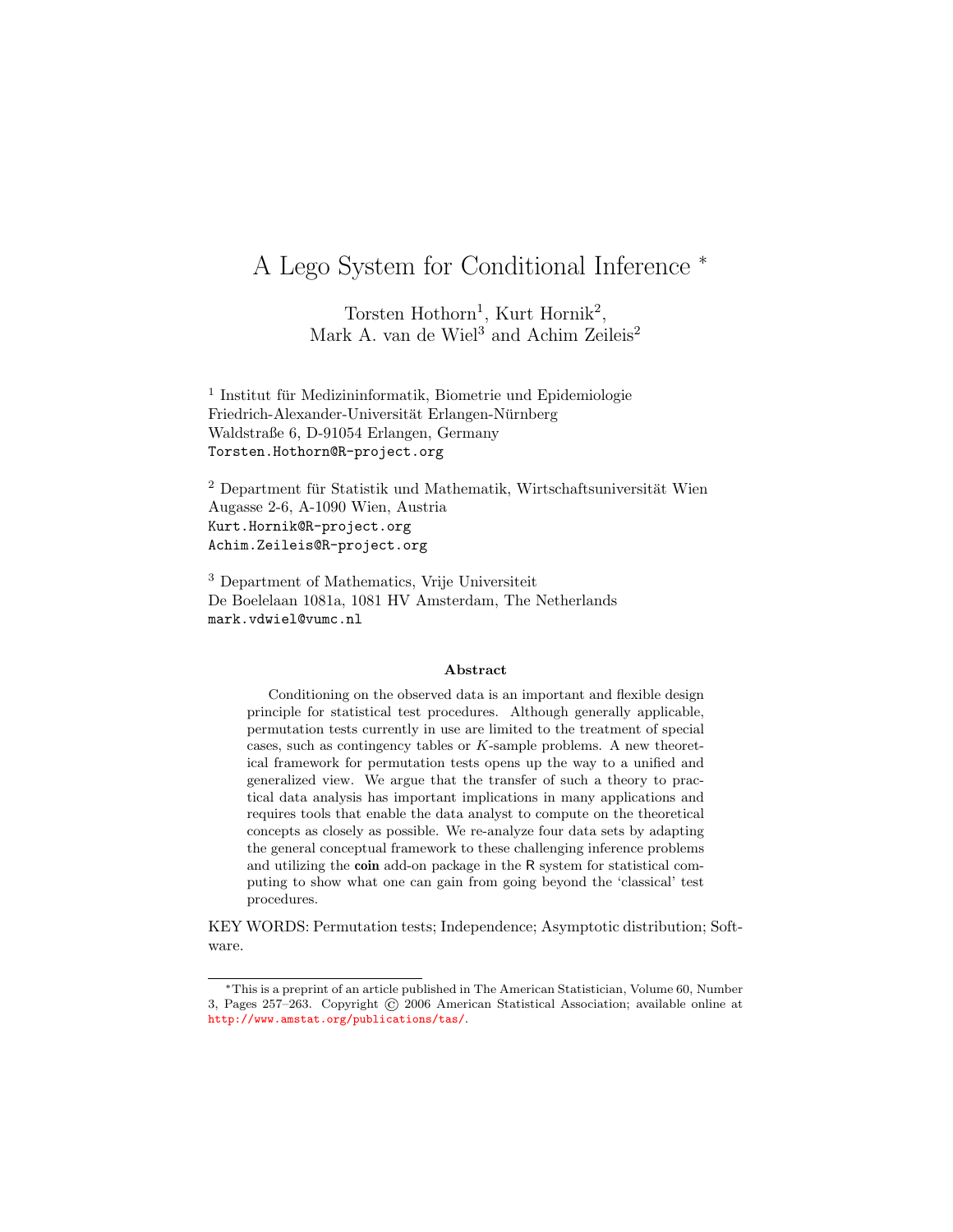## 1 INTRODUCTION

The distribution of a test statistic under the circumstances of a null hypothesis clearly depends on the unknown distribution of the data and thus is unknown as well. Two concepts are commonly applied to dispose of this dependency. Unconditional tests impose assumptions on the distribution of the data such that the null distribution of a test statistic can be derived analytically. In contrast, conditional tests replace the unknown null distribution by the conditional null distribution, i.e., the distribution of the test statistic given the observed data. The latter approach is known as *permutation testing* and was developed by R. A. Fisher more than 70 years ago [\(Fisher,](#page-14-0) [1935\)](#page-14-0). The pros and cons of both approaches in different fields of application have been widely discussed (e.g. by [Ludbrook and Dudley,](#page-15-0) [1998;](#page-15-0) [Berger,](#page-14-1) [2000;](#page-14-1) [Shuster,](#page-15-1) [2005\)](#page-15-1). Here, we focus on the practical aspects of permutation testing rather than dealing with its methodological foundations.

For the construction of permutation tests it is common exercise to 'recycle' test statistics well known from the unconditional world, such as linear rank statistics, ANOVA F statistics or  $\chi^2$  statistics for contingency tables, and to replace the unconditional null distribution with the conditional distribution of the test statistic under the null hypothesis [\(Edgington,](#page-14-2) [1987;](#page-14-2) [Good,](#page-15-2) [2000;](#page-15-2) [Pe](#page-15-3)[sarin,](#page-15-3) [2001;](#page-15-3) [Ernst,](#page-14-3) [2004\)](#page-14-3). Because the choice of the test statistic is the only 'degree of freedom' for the data analyst, the classical view on permutation tests requires a 'cook book' classification of inference problems (categorical data analysis, multivariate analysis, K-sample location problems, correlation, etc.), each being associated with a 'natural' form of the test statistic.

The theoretical advances of the last decade (notably [Strasser and Weber,](#page-15-4) [1999;](#page-15-4) [Pesarin,](#page-15-3) [2001;](#page-15-3) [Janssen and Pauls,](#page-15-5) [2003\)](#page-15-5) give us a much better understanding of the strong connections between the 'classical' permutation tests defined for different inference problems. As we will argue in this paper, the new theoretical tools open up the way to a simple construction principle for test procedures in new and challenging inference problems. Especially attractive for this purpose is the theoretical framework for permutation tests developed by [Strasser and Weber](#page-15-4) [\(1999\)](#page-15-4). This unifying theory is based on a flexible form of multivariate linear statistics for the general independence problem.

This framework provides us with a conceptual Lego system for the construction of permutation tests consisting of Lego bricks for linear statistics suitable for different inference problems (contingency tables, multivariate problems, etc.), different forms of test statistics (such as quadratic forms for global tests or test statistics suitable for multiple comparison procedures), and several ways to derive the conditional null distribution (by means of exact computations or approximations). The classical procedures, such as a permutation  $t$  test, are part of this framework and, even more interesting, new test procedures can be embedded into the same theory whose main ideas are sketched in Section [2.](#page-2-0)

Currently, the statistician's toolbox consists of rather specialized spanners, such as the Wilcoxon-Mann-Whitney test for comparing two distributions or the Cochran-Mantel-Haenszel  $\chi^2$  test for independence in contingency tables. With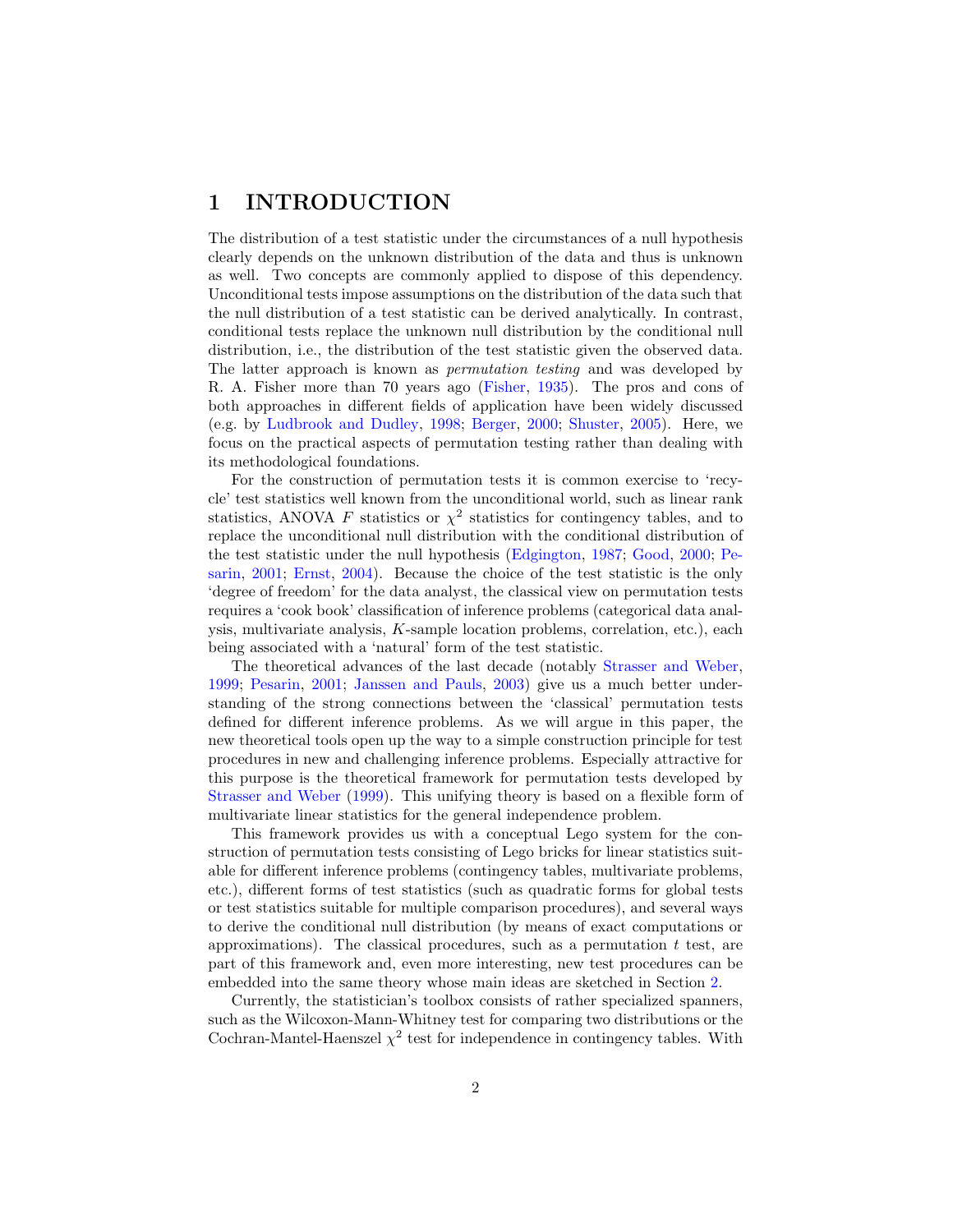this work, we add an adjustable spanner to the statistician's toolbox which helps to address both the common as well as new or unusual inference problems with the appropriate conditional test procedures. In the main part of this paper we show how one can construct and implement permutation tests 'on the fly' by plugging together Lego bricks for the multivariate linear statistic, the test statistic and the conditional null distribution, both conceptually and practically by means of the coin add-on package [\(Hothorn](#page-15-6) *et al.*, [2006\)](#page-15-6) in the R system for statistical computing [\(R Development Core Team,](#page-15-7) [2005\)](#page-15-7).

### <span id="page-2-0"></span>2 A CONCEPTUAL LEGO SYSTEM

To fix notations, we assume that we are provided with independent and identically distributed observations  $(\mathbf{Y}_i, \mathbf{X}_i)$  for  $i = 1, \ldots, n$ . The variables Y and **X** from sample spaces Y and X may be measured at arbitrary scales and may be multivariate as well. We are interested in testing the null hypothesis of independence of Y and X

$$
H_0: D(\mathbf{Y}|\mathbf{X}) = D(\mathbf{Y})
$$

against arbitrary alternatives. [Strasser and Weber](#page-15-4) [\(1999\)](#page-15-4) suggest to derive  $scalar$  test statistics for testing  $H_0$  from *multivariate* linear statistics of the form

$$
\mathbf{T} = \text{vec}\left(\sum_{i=1}^n g(\mathbf{X}_i) h(\mathbf{Y}_i)^\top\right) \in \mathbb{R}^{pq \times 1}.
$$

Here,  $g: \mathcal{X} \to \mathbb{R}^{p \times 1}$  is a transformation of the **X** measurements and  $h: \mathcal{Y} \to$  $\mathbb{R}^{q \times 1}$  is called *influence function*. The function  $h(\mathbf{Y}_i) = h(\mathbf{Y}_i, (\mathbf{Y}_1, \dots, \mathbf{Y}_n))$ may depend on the full vector of responses  $(Y_1, \ldots, Y_n)$ , however only in a permutation symmetric way, i.e., the value of the function must not depend on the order in which  $Y_1, \ldots, Y_n$  appear. We will give several examples how to choose g and h for specific inference problems in Section [3.](#page-4-0)

The distribution of  $T$  depends on the joint distribution of  $Y$  and  $X$ , which is unknown under almost all practical circumstances. At least under the null hypothesis one can dispose of this dependency by fixing  $X_1, \ldots, X_n$  and conditioning on all possible permutations S of the responses  $Y_1, \ldots, Y_n$ . Tests that have been constructed by means of this conditioning principle are called *permutation tests*.

The conditional expectation  $\mu \in \mathbb{R}^{pq \times 1}$  and covariance  $\Sigma \in \mathbb{R}^{pq \times pq}$  of **T** under  $H_0$  given all permutations  $\sigma \in S$  of the responses are derived by [Strasser](#page-15-4) [and Weber](#page-15-4) [\(1999\)](#page-15-4):

$$
\mu = \mathbb{E}(\mathbf{T}|S) = \text{vec}\left(\left(\sum_{i=1}^{n} g(\mathbf{X}_i)\right) \mathbb{E}(h|S)^{\top}\right)
$$

$$
\Sigma = \mathbb{V}(\mathbf{T}|S) = \frac{n}{n-1} \mathbb{V}(h|S) \otimes \left(\sum_{i} g(\mathbf{X}_i) \otimes g(\mathbf{X}_i)^{\top}\right)
$$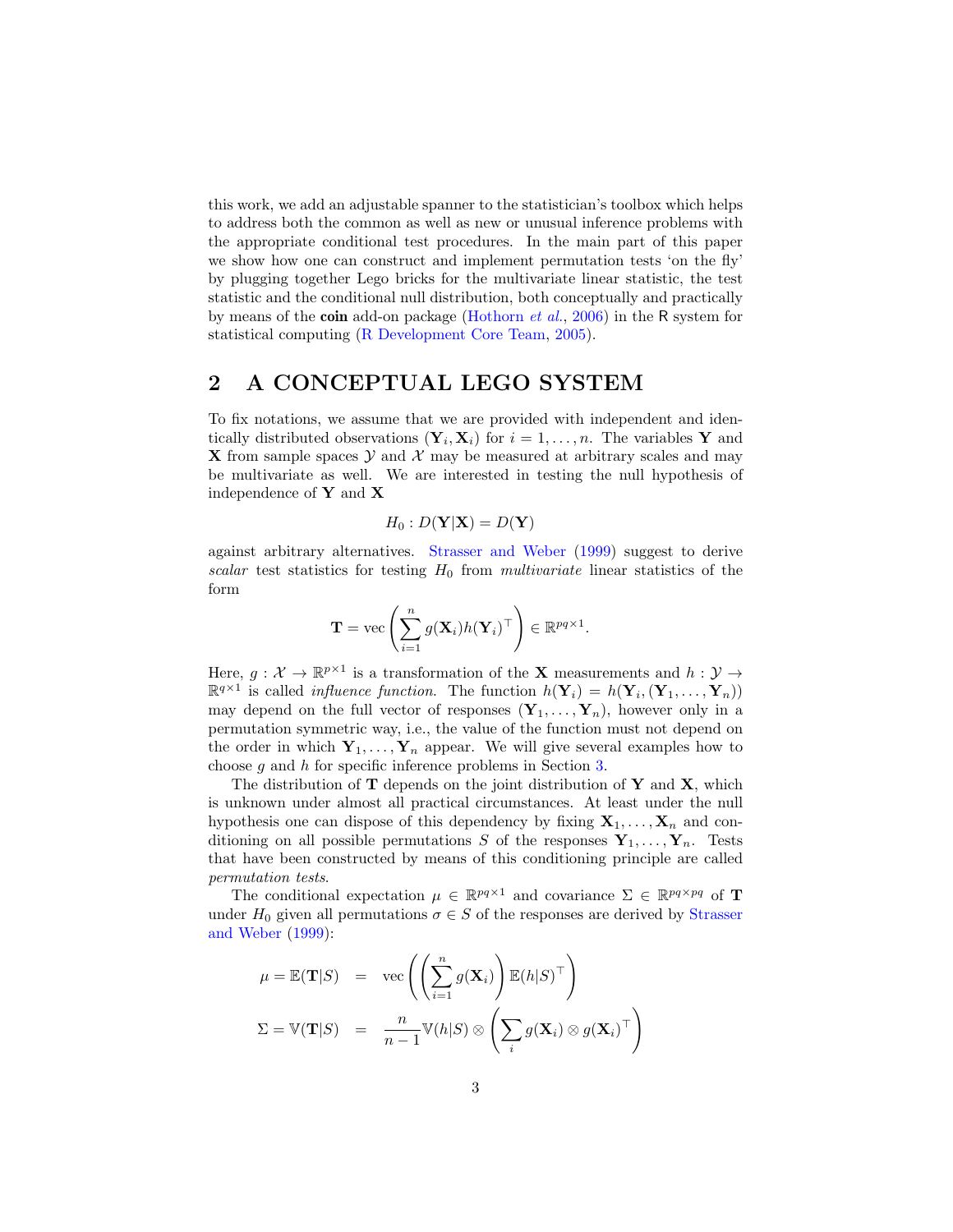$$
- \quad \frac{1}{n-1} \mathbb{V}(h|S) \otimes \left(\sum_i g(\mathbf{X}_i)\right) \otimes \left(\sum_i g(\mathbf{X}_i)\right)^{\top}
$$

where ⊗ denotes the Kronecker product, and the conditional expectation of the influence function is  $\mathbb{E}(h|S) = n^{-1} \sum_i h(\mathbf{Y}_i)$  with corresponding  $q \times q$  covariance matrix

$$
\mathbb{V}(h|S) = n^{-1} \sum_{i} \left( h(\mathbf{Y}_{i}) - \mathbb{E}(h|S) \right) \left( h(\mathbf{Y}_{i}) - \mathbb{E}(h|S) \right)^{\top}.
$$

The key step for the construction of test statistics based on the multivariate linear statistic T is its standardization utilizing the conditional expectation  $\mu$ and covariance matrix  $\Sigma$ . Univariate test statistics c mapping a linear statistic  $\mathbf{T} \in \mathbb{R}^{pq \times 1}$  into the real line can be of arbitrary form. Obvious choices are the maximum of the absolute values of the standardized linear statistic or a quadratic form:

$$
c_{\max}(\mathbf{T}, \mu, \Sigma) = \max \left| \frac{\mathbf{T} - \mu}{\text{diag}(\Sigma)^{1/2}} \right|,
$$
  

$$
c_{\text{quad}}(\mathbf{T}, \mu, \Sigma) = (\mathbf{T} - \mu)^{\top} \Sigma^{+} (\mathbf{T} - \mu),
$$

involving the Moore-Penrose inverse  $\Sigma^+$  of  $\Sigma$ .

The conditional distribution  $\mathbb{P}(c(\mathbf{T}, \mu, \Sigma) \leq z | S)$  is the number of permutations  $\sigma \in S$  of the data with corresponding test statistic not exceeding z divided by the total number of permutations in S. For some special forms of the multivariate linear statistic the exact distribution of some test statistics is tractable for small and moderate sample sizes. In principle, resampling procedures can always be used to approximate the exact distribution up to any desired accuracy by evaluating the test statistic for a random sample from the set of all permutations S. It is important to note that in the presence of a grouping of the observations into independent blocks, only permutations within blocks are eligible and that the conditional expectation and covariance matrix need to be computed separately for each block.

Less well known is the fact that a normal approximation of the conditional distribution can be computed for arbitrary choices of q and h. [Strasser and](#page-15-4) [Weber](#page-15-4) [\(1999\)](#page-15-4) showed in their Theorem 2.3 that the conditional distribution of linear statistics T with conditional expectation  $\mu$  and covariance  $\Sigma$  tends to a multivariate normal distribution with parameters  $\mu$  and  $\Sigma$  as  $n \to \infty$ . Thus, the asymptotic conditional distribution of test statistics of the form  $c_{\text{max}}$  is normal and can be computed directly in the univariate case  $(pq = 1)$  and by numerical algorithms in the multivariate case [\(Genz,](#page-14-4) [1992\)](#page-14-4). For quadratic forms  $c_{\text{quad}}$ which follow a  $\chi^2$  distribution with degrees of freedom given by the rank of  $\Sigma$ (see [Johnson and Kotz,](#page-15-8) [1970,](#page-15-8) Chapter 29), exact probabilities can be computed efficiently.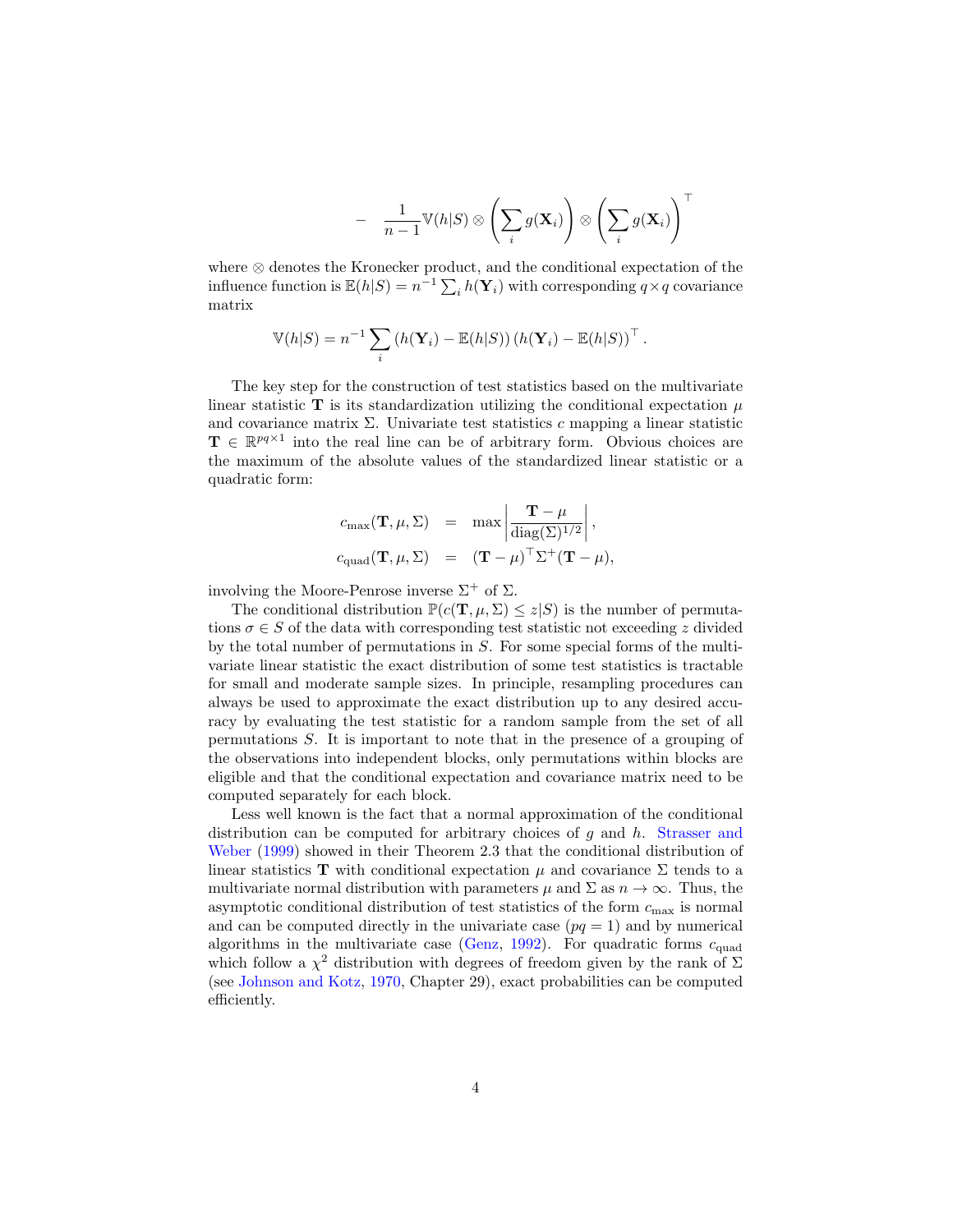### <span id="page-4-0"></span>3 PLAYING LEGO

The Lego system sketched in the previous section consists of Lego bricks for the multivariate linear statistic  $\mathbf{T}$ , namely the transformation g and influence function  $h$ , multiple forms of the test statistic  $c$  and several choices of approximations of the null distribution. In this section, we will show how classical procedures, starting with the conditional Kruskal-Wallis test and the Cochran-Mantel-Haenszel test, can be embedded into this general theory and, much more interesting from our point of view, how new conditional test procedures can be constructed conceptually *and* practically. Therefore, each inference problem comes with R code performing the appropriate conditional test using the coin functionality which enables the data analyst to benefit from this simple methodology in typical data analyses. All following analyses are reproducible from the coin package vignette; this document can be accessed via

R> vignette("LegoCondInf", package = "coin")

directly in R.

Independent K-Samples: Genetic Components of Alcoholism. Various studies have linked alcohol dependence phenotypes to chromosome 4. One candidate gene is *NACP* (non-amyloid component of plaques), coding for alpha synuclein. Bönsch *et al.* [\(2005\)](#page-14-5) found longer alleles of *NACP*-REP1 in alcoholdependent patients compared with healthy controls and report that the allele lengths show some association with levels of expressed alpha synuclein mRNA in alcohol-dependent subjects (see Figure [1\)](#page-5-0). Allele length is measured as a sum score built from additive dinucleotide repeat length and categorized into three groups: short  $(0 - 4, n = 24)$ , intermediate  $(5 - 9, n = 58)$ , and long  $(10 - 12,$  $n = 15$ ).

Our first attempt to test for different levels of gene expression in the three groups is the classical Kruskal-Wallis test. Here, the transformation  $q$  is a dummy coding of the allele length  $(g(\mathbf{X}_i) = (0, 1, 0)^\top$  for intermediate length, for example) and the value of the influence function  $h(\mathbf{Y}_i)$  is the rank of  $\mathbf{Y}_i$  in  $Y_1, \ldots, Y_n$ . Thus, the linear statistic T is the vector of rank sums in each of the three groups and the test statistic is a quadratic form  $(\mathbf{T} - \mu)\Sigma^{+}(\mathbf{T} - \mu)^{\top}$ utilizing the conditional expectation  $\mu$  and covariance matrix  $\Sigma$ . For computing p-values, the limiting  $\chi^2$  distribution is typically used.

In R, this specific test is readily implemented in the well established function kruskal.test which takes a symbolic formula description of the inference problem and a data set containing the actual observations as its main arguments. Here, the independence of expression levels (elevel) and allele lengths (alength) is formulated as elevel  $\tilde{ }$  alength, the associated observations are available in a data frame alpha:

```
R> kruskal.test(elevel \tilde{a} alength, data = alpha)
```

```
Kruskal-Wallis rank sum test
```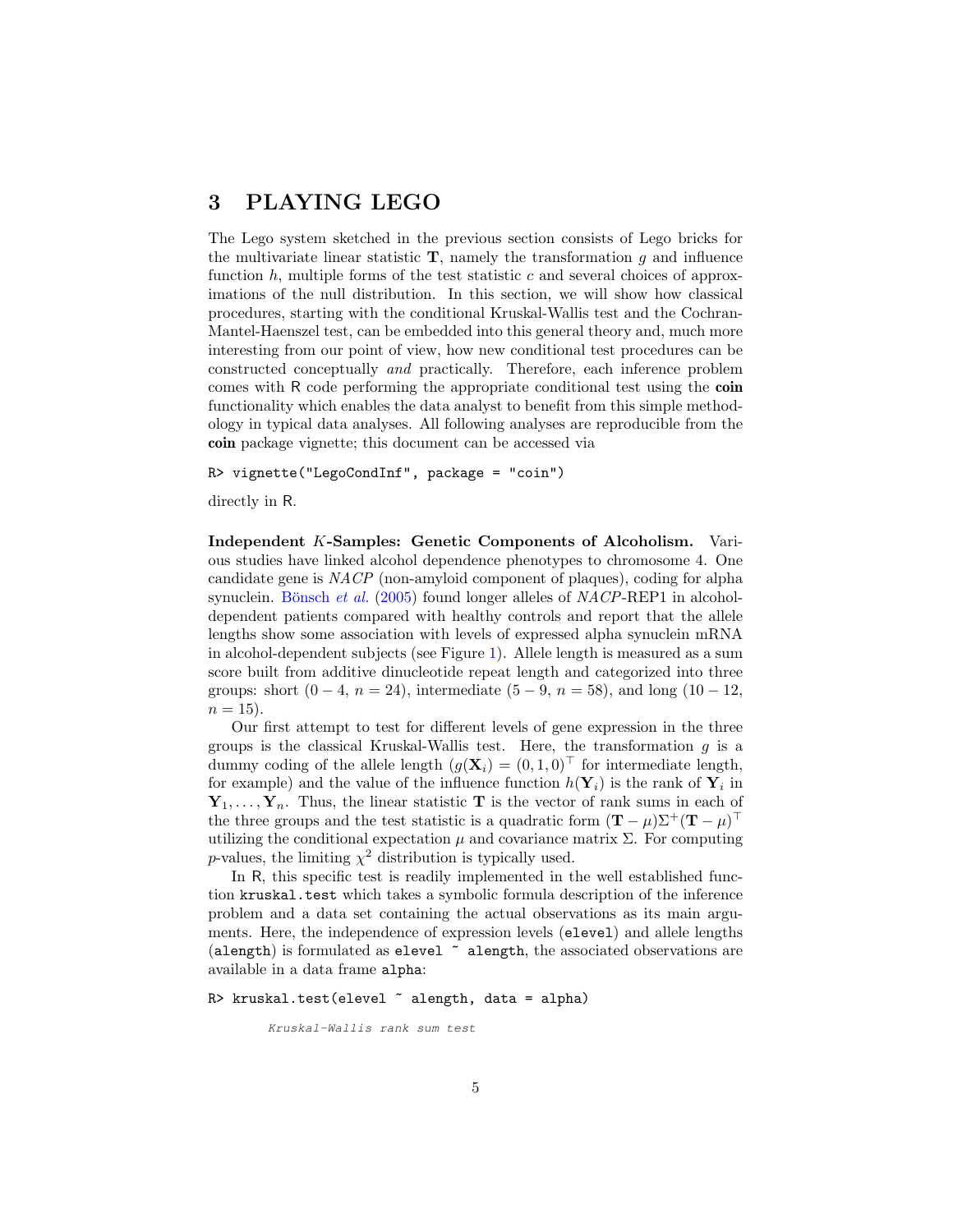

<span id="page-5-0"></span>Figure 1: alpha data: Distribution of levels of expressed alpha synuclein mRNA in three groups defined by the *NACP*-REP1 allele lengths.

```
data: elevel by alength
Kruskal-Wallis chi-squared = 8.8302, df = 2, p-value =
0.01209
```
Alternatively, the same result can be obtained by embedding the classical Kruskal-Wallis test into the more general conditional inference framework implemented in the independence\_test function in the coin package. This also takes a formula and a data frame as its main arguments and additionally allows for the specification of the transformations g and h via  $x$ trafo and ytrafo, respectively, as well as setting teststat to "maximum" or "quadratic" (for  $c_{\text{max}}$ or  $c_{quad}$ , respectively) and the distribution to be used. Thus, for computing the Kruskal-Wallis test ytrafo has to be set to the function rank\_trafo for computing ranks, in xtrafo dummy codings have to be used (the default for categorical variables), teststat is the "quadratic" type statistic  $c_{quad}$  and the default asymptotic distribution is applied:

### R> independence\_test(elevel ~ alength, data = alpha, ytrafo = rank\_trafo, teststat = "quadra

*Asymptotic General Independence Test*

```
data: elevel by
        alength (short, intermediate, long)
chi-squared = 8.8302, df = 2, p-value = 0.01209
```
The output gives equivalent results as reported by kruskal.test above. So what is the advantage of using independence\_test? Going beyond the classical functionality in kruskal.test would require extensive programming but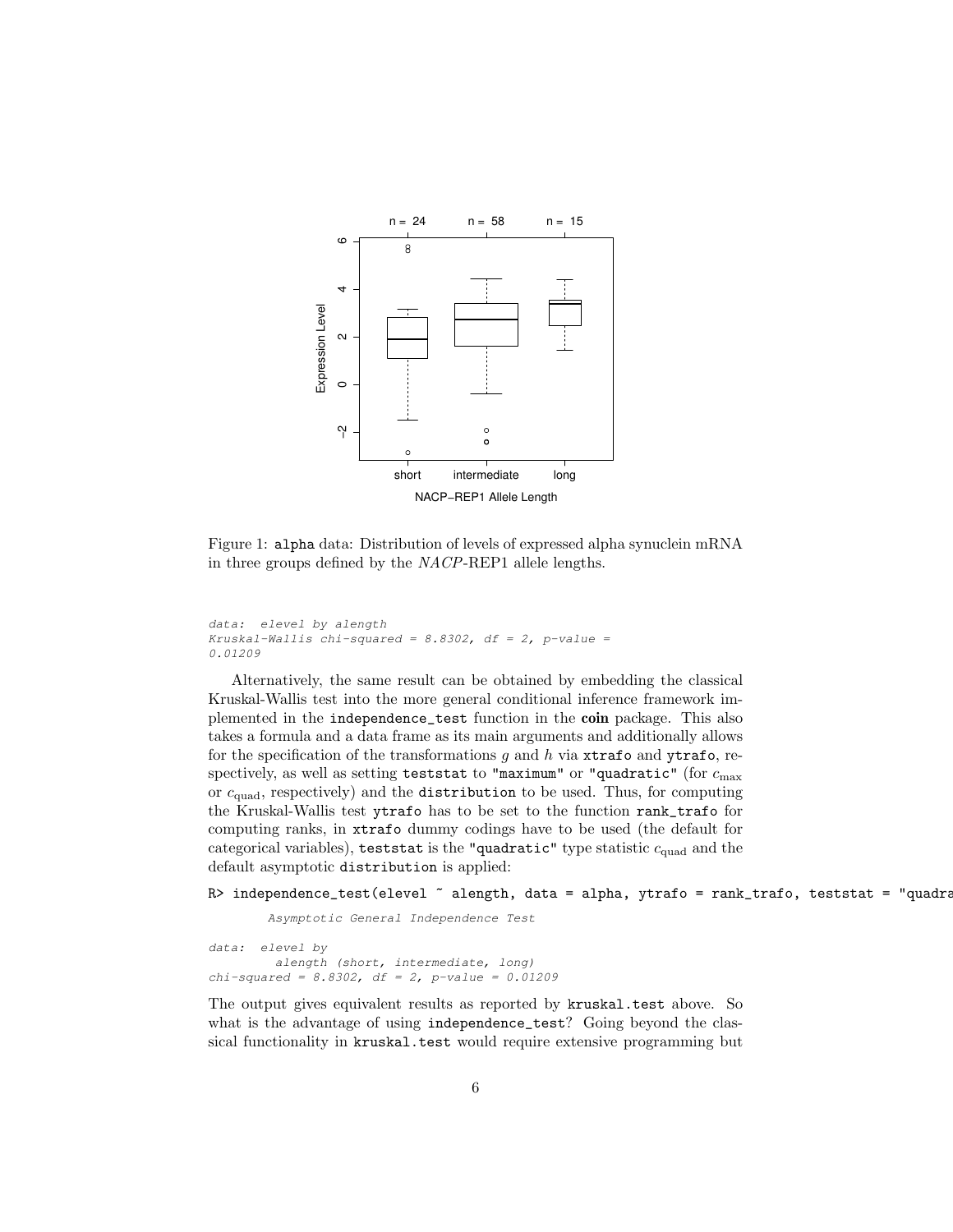is easily possible in independence\_test. For example, the resampling distribution instead of the asymptotic distribution could be used by setting distri $bution = approximate()$ . More interestingly, ignoring the ordinal structure of the allele length is suboptimal, especially when we have an ordered alternative in mind. An intuitive idea for capturing the ordinal information would be to assign numeric scores to the allele length categories in the transformation g rather than the dummy codings used above. A natural choice of scores would be the mid-points of the intervals originally used to categorize the allele lengths, i.e.,  $q(X_i) = 2$  for short  $(\in [0, 4])$ , 7 for intermediate  $(\in [5, 9])$  and 11 for long (∈ [10, 12]) alleles. In R, such a function g is easily implemented as

```
R> mpoints \leftarrow function(x) c(2, 7, 11)[unlist(x)]
```
which returns an *n*-vector and can then be passed as  $x$ trafo argument to independence\_test:

```
R> independence_test(elevel ~ alength, data = alpha, ytrafo = rank_trafo, xtrafo = mpoints)
```
*Asymptotic General Independence Test*

```
data: elevel by
        alength (short, intermediate, long)
Z = 2.9263, p-value = 0.00343
alternative hypothesis: two.sided
```
This p-value emphasizes the impression from Figure [1](#page-5-0) that the expression levels increase with increasing allele lengths. Note that due to usage of scalar transformations  $g$  and  $h$ , the  $c_{\text{max}}$ - and  $c_{\text{quad}}$ -type test statistics are equivalent and hence teststat is not set (defaulting to "maximum"). Furthermore, it should be pointed out that a test based on such a numerical transformation for ordinal variables is equivalent to linear-by-linear association tests [\(Agresti,](#page-14-6) [2002\)](#page-14-6) for which further convenience infrastructure is available in the **independence** test function via the scores argument.

Contingency Tables: Smoking and Alzheimer's Disease. [Salib and](#page-15-9) [Hillier](#page-15-9) [\(1997\)](#page-15-9) report results of a case-control study on Alzheimer's disease and smoking behavior of 198 female and male Alzheimer patients and 340 controls. The data shown in Table [1](#page-7-0) have been re-constructed from Table 4 in [Salib and](#page-15-9) [Hillier](#page-15-9) [\(1997\)](#page-15-9) and are depicted in Figure [2.](#page-8-0) The authors conclude that 'cigarette smoking is less frequent in men with Alzheimer's disease.'

We are interested to assess whether there is any association between smoking and Alzheimer's (or other dementia) diseases and, in a second step, how a potential association can be described. First, the global null hypothesis of independence between smoking behavior and disease status for both females and males, i.e., treating gender as a block factor, can be tested with a  $c_{quad}$ -type test statistic, i.e., the Cochran-Mantel-Haenszel test:

```
R> it_alz <- independence_test(disease ~ smoking | gender, data = alzheimer,
                               teststat = "quadratic")
```
R> it\_alz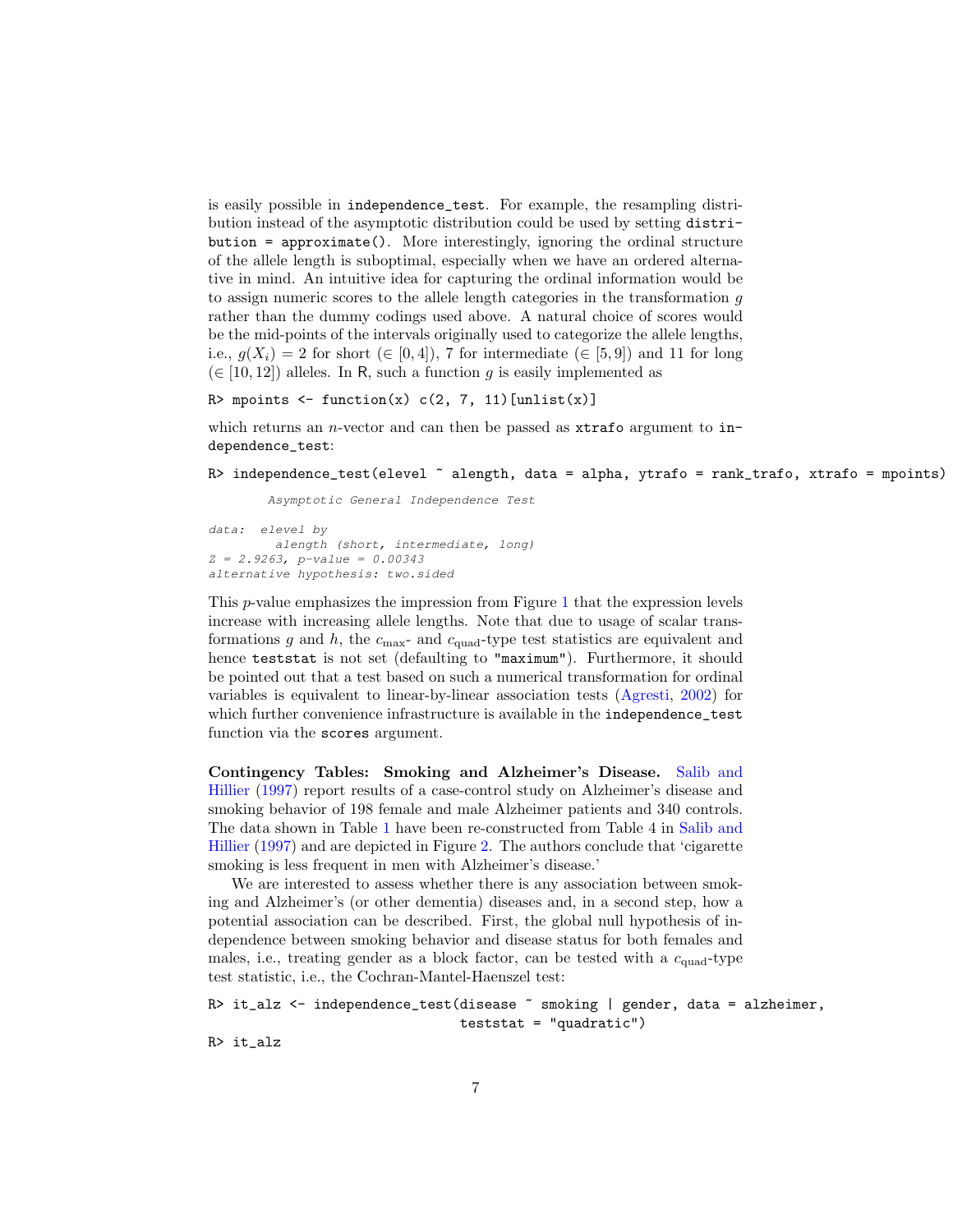<span id="page-7-0"></span>

|                 | No. of cigarettes daily         |   |    |    |  |  |  |
|-----------------|---------------------------------|---|----|----|--|--|--|
|                 | $10 - 20$<br><10<br>>20<br>None |   |    |    |  |  |  |
| Female          |                                 |   |    |    |  |  |  |
| Alzheimer       | 91                              |   | 15 | 21 |  |  |  |
| Other dementias | 55                              |   | 16 | 9  |  |  |  |
| Other diagnoses | 80                              | 3 | 25 | 9  |  |  |  |
| Male            |                                 |   |    |    |  |  |  |
| Alzheimer       | 35                              | 8 | 15 | 6  |  |  |  |
| Other dementias | 24                              |   | 17 | 35 |  |  |  |
| Other diagnoses | 24                              | 2 | 22 |    |  |  |  |

Table 1: alzheimer data: Smoking and Alzheimer's disease.

*Asymptotic General Independence Test*

```
data: disease by
        smoking (None, <10, 10-20, >20)
        stratified by gender
chi-squared = 23.316, df = 6, p-value = 0.0006972
```
which suggests that there is a clear deviation from independence. By default, the influence function h (the ytrafo argument) and the transformation g (the xtrafo argument) are dummy codings of the factors disease status  $Y$  and smoking behavior **X**, i.e.,  $h(\mathbf{Y}_i) = (1, 0, 0)^\top$  and  $g(\mathbf{X}_i) = (1, 0, 0, 0)^\top$  for a nonsmoking Alzheimer patient. Consequently, the linear multivariate statistic T based on  $g$  and  $h$  is the contingency table of both variables

#### R> statistic(it\_alz, type = "linear")

|           |     | Alzheimer Other dementias Other diagnoses |                |
|-----------|-----|-------------------------------------------|----------------|
| None      | 126 | 7 Q                                       | 104            |
| $\lt$ 10  | 15  |                                           | $\overline{a}$ |
| $10 - 20$ | 30  | 33                                        | 4 T            |
| > 2.0     | 27  |                                           | 20             |

with conditional expectation expectation (it\_alz) and conditional covariance covariance(it\_alz) which are available for standardizing the contingency table **T**. The conditional distribution is approximated by its limiting  $\chi^2$  distribution by default.

Given that there is significant departure from independence, we further investigate the structure of association between smoking and Alzheimer's disease. First we assess for which gender the violation of independence occured, i.e., perform independence tests for female and male subjects separately

```
R> females <- alzheimer$gender == "Female"
R> males <- alzheimer$gender == "Male"
R> pvalue(independence_test(disease ~ smoking, data = alzheimer,
          subset = females, teststat = "quadratic"))
```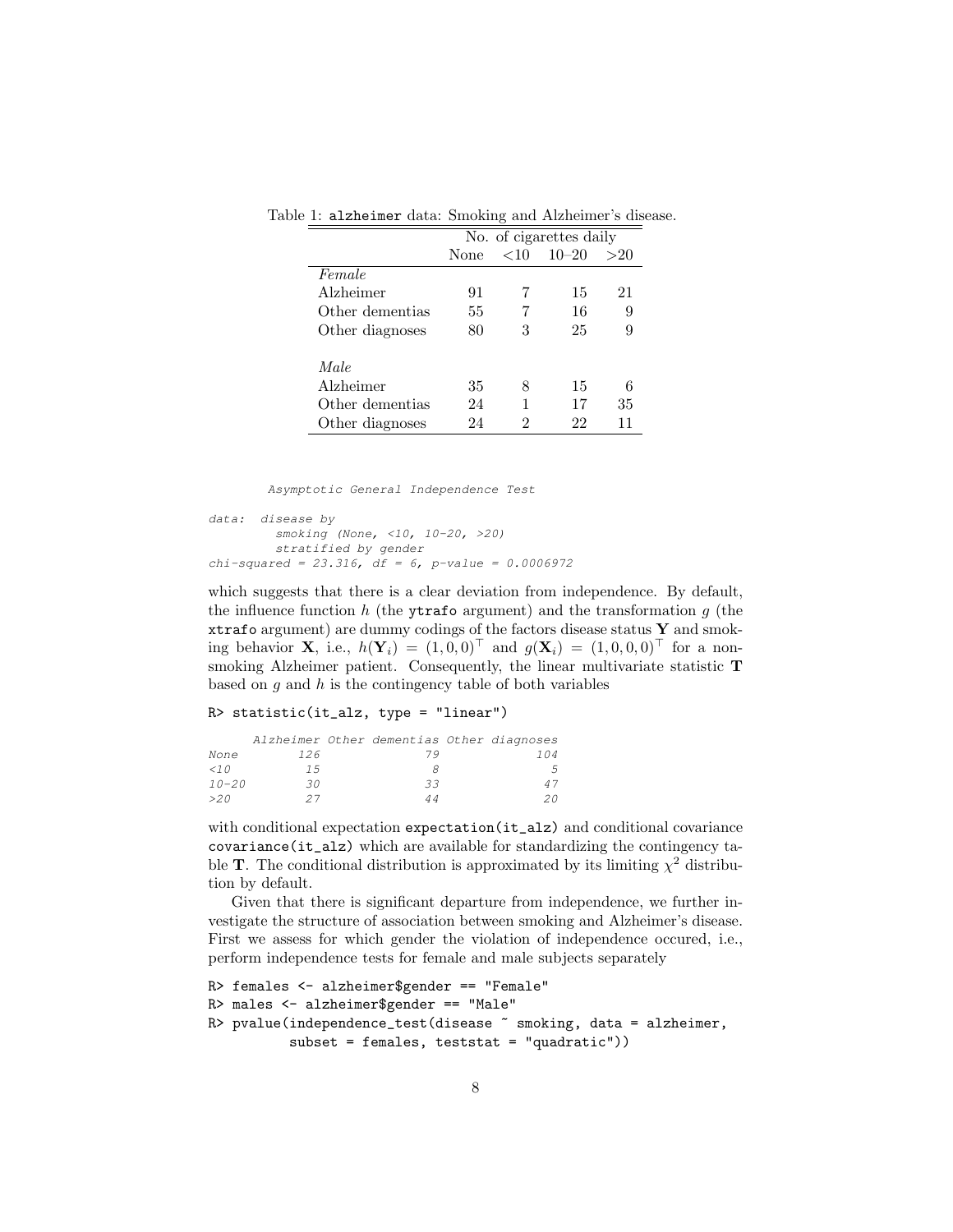

<span id="page-8-0"></span>Figure 2: alzheimer data: Association of smoking behavior and disease status stratified by gender.

```
[1] 0.09060652
```
### R> pvalue(independence\_test(disease ~ smoking, data = alzheimer, subset = males, teststat = "quadratic"))

```
[1] 3.169418e-06
```
where it turns out that the association is due to the male patients only (see also Figure [2\)](#page-8-0) and we therefore focus on the male patients in the following. A standardized contingency table is useful for gaining insight into the association structure of contingency tables. Thus, a test statistic based on the standardized linear statistic  $T$  (and thus the standardized contingency table) would be more useful than a  $c_{quad}$ -type test statistic where the contributions of all cells are collapsed in such a quadratic form. Therefore, we choose the maximum of the standardized contingency table as  $c_{\text{max}}$  test statistic via

```
R> it_alzmax <- independence_test(disease ~ smoking, data = alzheimer,
          subset = males, teststat = "maximum")
R> it_alzmax
```
*Asymptotic General Independence Test*

*data: disease by smoking (None, <10, 10-20, >20) maxT = 4.9504, p-value = 6.781e-06 alternative hypothesis: two.sided*

where the underlying standardized contingency table highlights the cells with deviations from independence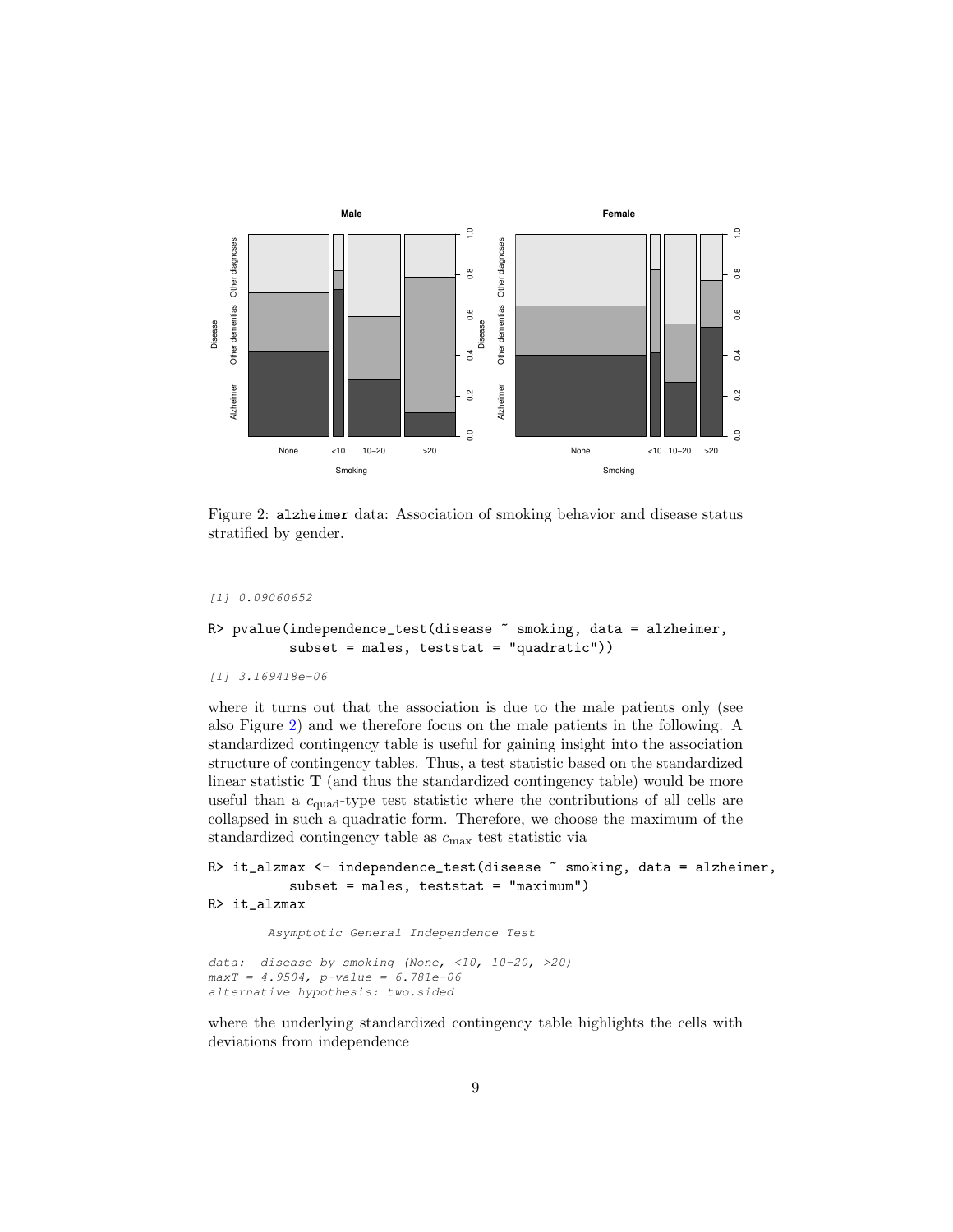R> statistic(it\_alzmax, type = "standardized")

|      |                       |             | Alzheimer Other dementias Other diagnoses |
|------|-----------------------|-------------|-------------------------------------------|
| None | 2.5900465             | $-2.340275$ | $-0.1522407$                              |
| < 10 | 2.9713093             | $-2.056864$ | $-0.8446233$                              |
|      | $10 - 20 - 0.7765307$ | $-1.237441$ | 2.1146396                                 |
|      | $>20$ $-3.6678046$    | 4.950373    | $-1.5303056$                              |

This leads to the impression that heavy smokers suffer less frequently from Alzheimer's disease but more frequently from other dementias than expected under independence. However, interpreting the standardized contingency table requires knowledge about the distribution of the standardized statistics. An approximation of the joint distribution of all elements of the standardized contingency table can be obtained from the 12-dimensional multivariate limiting normal distribution of the linear statistic T. Most useful is an approximation of the 95% quantile of the permutation null distribution which is available from

R> qperm(it\_alzmax, 0.95)

*[1] 2.814126*

Alternatively, and more conveniently, one can switch to  $p$ -values adjusted for multiple testing by a single-step max- $T$  multiple testing approach:

```
R> pvalue(it_alzmax, method = "single-step")
```

|          |                  | Alzheimer Other dementias Other diagnoses |           |
|----------|------------------|-------------------------------------------|-----------|
| None     | 0.09269080       | 1.707170e-01                              | 0.9999984 |
| $\lt$ 10 | 0.03160184       | $3.072381e - 01$                          | 0.9719564 |
|          | 10-20 0.98165407 | 8.418199e-01                              | 0.2751902 |
|          | $>20$ 0.00271631 | 7.906569e-06                              | 0.6622096 |

These results support the conclusion that the rejection of the null hypothesis of independence is due to a large number of patients with other dementias and a small number with Alzheimer's disease in the heavy smoking group. In addition, there is some evidence that, for the small group of men smoking less than ten cigarettes per day, the reverse association is true.

Multivariate Response: Photococarcinogenicity Experiments. The effect on tumor frequency and latency in photococarcinogenicity experiments, where carcinogenic doses of ultraviolet radiation (UVR) are administered, are measured by means of (at least) three response variables: the survival time, the time to first tumor and the total number of tumors of animals in different treatment groups. The main interest is testing the global null hypothesis of no treatment effect with respect to any of the three responses survival time, time to first tumor or number of tumors [\(Molefe](#page-15-10) *et al.*, [2005,](#page-15-10) analyze the detection time of tumors in addition, this data is not given here). In case the global null hypothesis can be rejected, the deviations from the partial hypotheses are of special interest.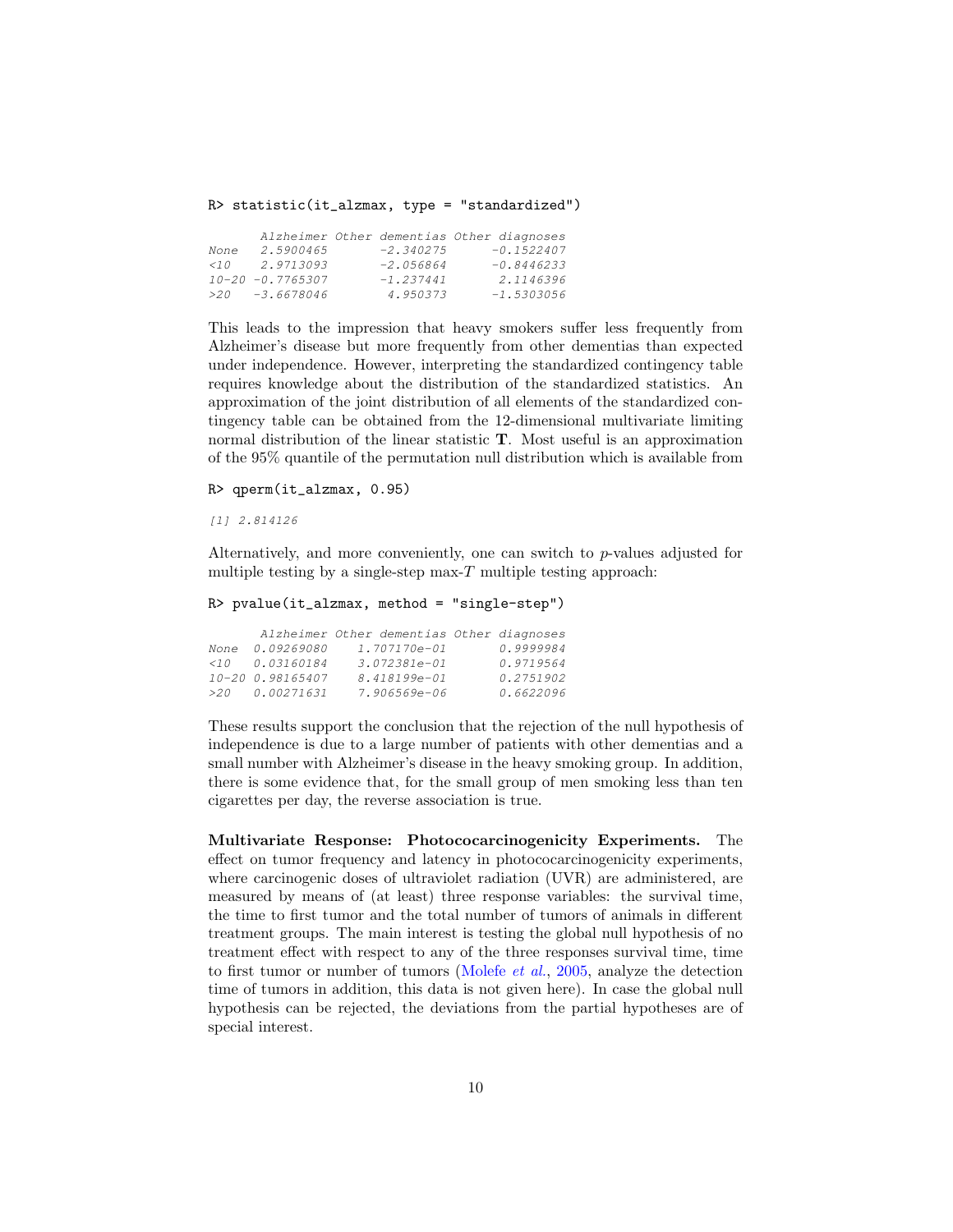

<span id="page-10-0"></span>Figure 3: photocar data: Kaplan-Meier estimates of time to death and time to first tumor as well as boxplots of the total number of tumors in three treatment groups.

[Molefe](#page-15-10) *et al.* [\(2005\)](#page-15-10) report data of an experiment where 108 female mice were exposed to different levels of UVR (group A:  $n = 36$  with topical vehicle and 600 Robertson–Berger units of UVR, group B:  $n = 36$  without topical vehicle and 600 Robertson–Berger units of UVR and group C:  $n = 36$  without topical vehicle and 1200 Robertson–Berger units of UVR). The data are taken from Tables 1–3 in [Molefe](#page-15-10) *et al.* [\(2005\)](#page-15-10), where a parametric test procedure is proposed. Figure [3](#page-10-0) depicts the group effects for all three response variables.

First, we construct a global test for the null hypothesis of independence of treatment and *all* three response variables. A  $c_{\text{max}}$ -type test based on the standardized multivariate linear statistic and an approximation of the conditional distribution utilizing the asymptotic distribution simply reads

```
R> it_ph <- independence_test(Surv(time, event) + Surv(dmin, tumor) + ntumor ~ group,
                              data = photocar)
```
#### R> it\_ph

*Asymptotic General Independence Test*

```
data: Surv(time, event), Surv(dmin, tumor), ntumor by group (A, B, C)
maxT = 7.0777, p-value = 6.259e-12
alternative hypothesis: two.sided
```
Here, the influence function h consists of the logrank scores (the default  $y\text{trafo}$ argument for censored observations) of the survival time and time to first tumor as well as the number of tumors, i.e., for the first animal in the first group  $h(\mathbf{Y}_1) = (1.08, 0.56, 5)^{\top}$  and  $g(\mathbf{X}_1) = (1, 0, 0)^{\top}$ . The multivariate linear statistic  **is the sum of each of the three components of the influence function**  $h$  **in each** of the groups, i.e.,

R> statistic(it\_ph, type = "linear")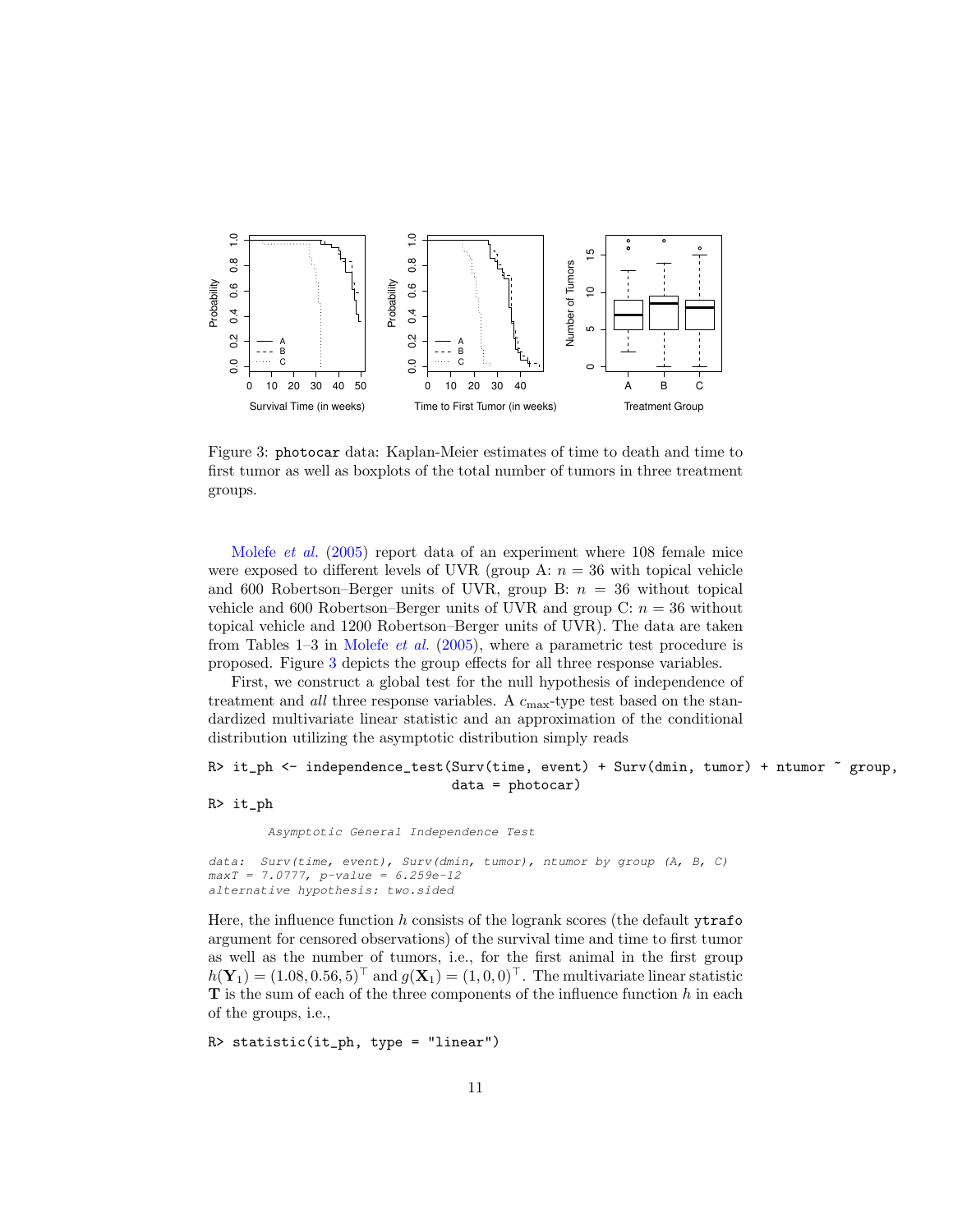|  |                          |           | 276                                                                                 |
|--|--------------------------|-----------|-------------------------------------------------------------------------------------|
|  |                          |           | 274                                                                                 |
|  |                          |           | 264                                                                                 |
|  | 8.894531<br>$-27.049185$ | 18.154654 | Surv(time, event) Surv(dmin, tumor) ntumor<br>9.525269<br>17.951560<br>$-27.476828$ |

It is important to note that this global test utilizes the complete covariance structure  $\Sigma$  when p-values are computed. Alternatively, a test statistic based on the quadratic form  $c_{quad}$  directly incorporates the covariance matrix and leads to a very similar p-value.

The deviations from the partial null hypotheses, i.e., independence of each single response and treatment groups, can be inspected by comparing the standardized linear statistic  $T$  to its critical value 2.715 (which can be obtained by qperm(it\_ph, 0.95))

```
R> statistic(it_ph, type = "standardized")
```

|   |             | Surv(time, event) Surv(dmin, tumor) | ntumor                  |
|---|-------------|-------------------------------------|-------------------------|
| A | 2.327338    |                                     | 2.178704 0.2642120      |
| B | 4.750336    |                                     | 4.106039 0.1509783      |
| C | $-7.077674$ |                                     | $-6.284743 - 0.4151904$ |

or again by means of the corresponding adjusted p-values

```
R> pvalue(it_ph, method = "single-step")
```

|   |         | Surv(time, event) Surv(dmin, tumor) ntumor |  |
|---|---------|--------------------------------------------|--|
| А | 0.13591 | 0.18946 0.99989                            |  |
| R | 0.00001 | 0.00034 1.00000                            |  |
| C | 0.00000 | 0.00000 0.99859                            |  |

Clearly, the rejection of the global null hypothesis is due to the group differences in both survival time and time to first tumor whereas no treatment effect on the total number of tumors can be observed.

Independent Two-Samples: Contaminated Fish Consumption. In the former three applications, pre-fabricated Lego bricks—i.e., standard transformations for q and h such as dummy codings, ranks and logrank scores—have been employed. In the fourth application, we will show how the Lego system can be used to construct new bricks and implement a newly invented test procedure.

[Rosenbaum](#page-15-11) [\(1994\)](#page-15-11) proposed to compare groups by means of a *coherence criterion* and studied a data set of subjects who ate contaminated fish for more than three years in the 'exposed' group  $(n = 23)$  and a control group  $(n = 16)$ . Three response variables are available: the mercury level of the blood, the percentage of cells with structural abnormalities and the proportion of cells with asymmetrical or incomplete-symmetrical chromosome aberrations (see Figure [4\)](#page-12-0). The coherence criterion defines a partial ordering: an observation is said to be smaller than another when all three variables are smaller. The rank score for observation  $i$  is the number of observations that are larger (following the above sketched partial ordering) than observation  $i$  minus the number of observations that are smaller. The distribution of the rank scores in both groups is to be compared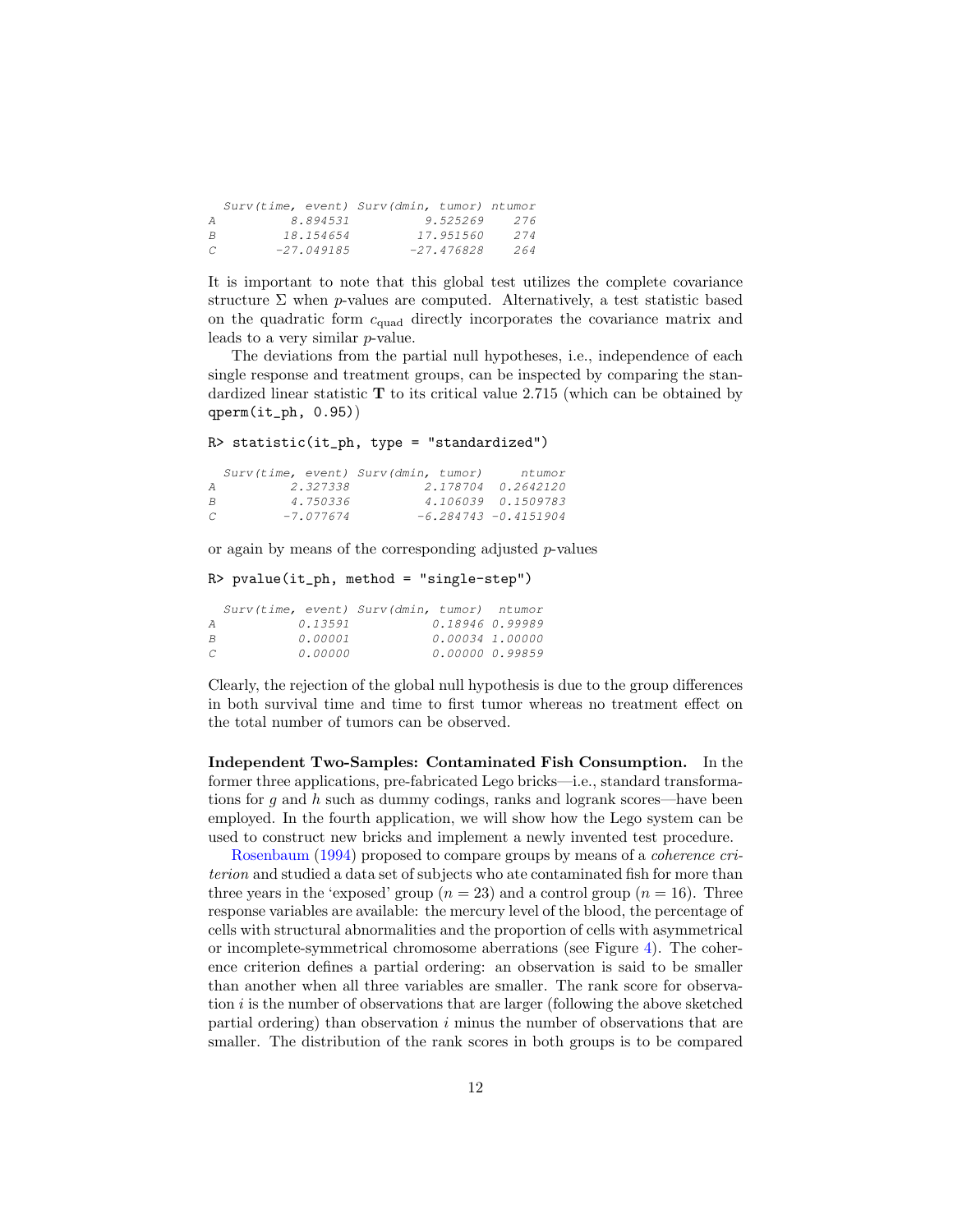

<span id="page-12-0"></span>Figure 4: mercuryfish data: Distribution of all three response variables in the exposed group and control group.

and the corresponding test is called 'POSET-test' (partially ordered sets test) and may be viewed as a multivariate form of the Wilcoxon-Mann-Whitney test.

The coherence criterion can be formulated in a simple function by utilizing column-wise sums of indicator functions applied to all individuals

```
R> coherence <- function(data) {
       x <- t(as.matrix(data))
       apply(x, 2, function(y))sum(colSums(x < y) == nrow(x)) - sum(colSums(x > y) == nrow(x)))}
```
which is now defined as influence function  $h$  via the ytrafo argument

```
R> poset \le independence_test(mercury + abnormal + ccells \tilde{ } group,
       data = mercuryfish, ytrafo = coherence, distribution = exact())
```
Once the transformations  $q$  (the default zero-one coding of the exposed and control group) and  $h$  (the coherence criterion) are defined, we enjoy the whole functionality of the framework, including an exact two-sided  $p$ -value

#### R> pvalue(poset)

*[1] 4.486087e-06*

and density (dperm), distribution (pperm) and quantile functions (qperm) of the conditional distribution. When only a small number of observations is available, it might be interesting to compare the exact conditional distribution and its approximation via the limiting distribution. For the mercuryfish data, the relevant parts of both distribution functions are shown in Figure [5.](#page-13-0) It turns out that the quality of the normal approximation is excellent for this particular problem and using the normal approximation would be sufficient for all practical purposes in this application.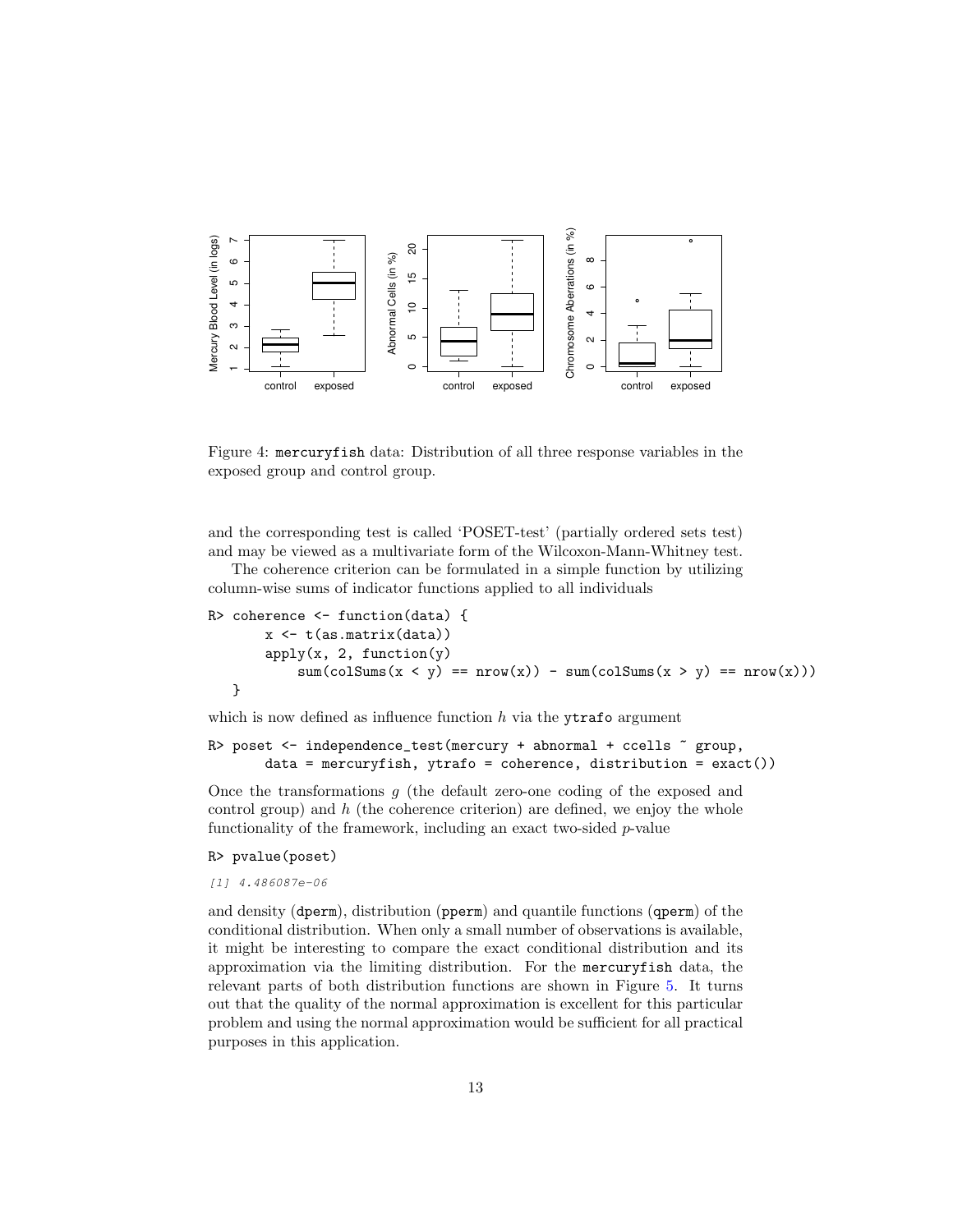

<span id="page-13-0"></span>Figure 5: mercuryfish data: Conditional distribution and asymptotic normal approximation for the POSET test.

# 4 DISCUSSION

Conditioning on the observed data is a simple, yet powerful, design principle for statistical tests. Conceptually, one only needs to choose an appropriate test statistic and evaluate it for all admissible permutations of the data [\(Ernst,](#page-14-3) [2004,](#page-14-3) gives some examples). In practical setups, an implementation of this two-step procedure requires a certain amount of programming and computing time. Sometimes, permutation tests are even regarded as being 'computationally impractical' for larger sample sizes [\(Balkin and Mallows,](#page-14-7) [2001\)](#page-14-7).

The permutation test framework by [Strasser and Weber](#page-15-4) [\(1999\)](#page-15-4) helps us to take a fresh look at conditional inference procedures and makes at least two important contributions: analytic formulae for the conditional expectation and covariance and the limiting normal distribution of a class of multivariate linear statistics. Thus, test statistics can be defined for appropriately standardized linear statistics and a fast approximation of the conditional distribution is available, especially for large sample sizes.

It is one mission, if not *the* mission, of statistical computing to transform new theoretical developments into flexible software tools for the data analyst. The coin package is an attempt to translate the theoretical concepts of [Strasser](#page-15-4) [and Weber](#page-15-4) [\(1999\)](#page-15-4) into software tools preserving the simplicity and flexibility of the theory as closely as possible. With this package, the specialized spanners currently in use, such as wilcox.test for the Wilcoxon-Mann-Whitney test or mantelhaen.test for the Cochran-Mantel-Haenszel  $\chi^2$  test in the S language and NPAR1WAY for linear rank statistics in SAS as well as the tools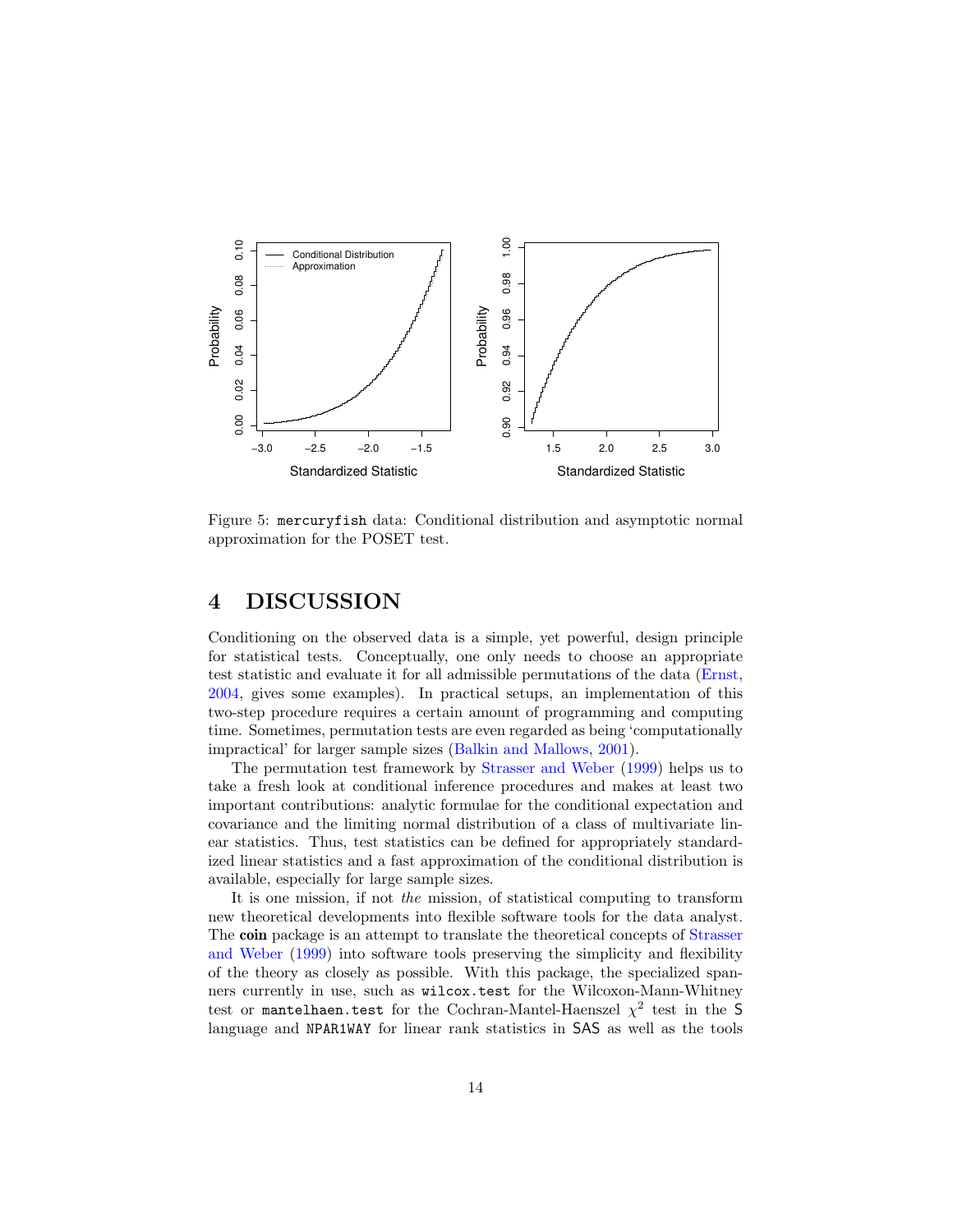implemented in StatXact, LogXact, Stata, and Testimate (see [Oster,](#page-15-12) [2002,](#page-15-12) [2003,](#page-15-13) for an overview), are extended by independence\_test, a much more flexible and adjustable spanner.

But who stands to benefit from such a software infrastructure? We argue that an improved data analysis is possible in cases when the appropriate conditional test is not available from standard software packages. Statisticians can modify existing test procedures or even try new ideas by computing directly on the theory. A high-level Lego system is attractive for both researchers and software developers, because only the transformation  $q$  and influence function  $h$ need to be newly defined, but the burden of implementing a resampling procedure, or even deriving the limiting distribution of a newly invented test statistic, is waived.

With a unifying conceptual framework in mind and a software implementation, such as coin, at hand, we are no longer limited to already published and implemented permutation test procedures and are free to define our own transformations and influence functions, can choose several forms of suitable test statistics and utilize several methods for the computation or approximation of the conditional distribution of the test statistic of interest. Thus, the construction of an appropriate permutation test, for both classical and new inference problems, is only a matter of putting together adequate Lego bricks.

### REFERENCES

- <span id="page-14-6"></span>Agresti A (2002). *Categorical Data Analysis*. 2nd edition. John Wiley & Sons, Hoboken, New Jersey.
- <span id="page-14-7"></span>Balkin SD, Mallows CL (2001). "An Adjusted, Asymmetric Two-Sample t Test." *The American Statistician*, 55(3), 203–206.
- <span id="page-14-1"></span>Berger VW (2000). "Pros and Cons of Permutation Tests in Clinical Trials." *Statistics in Medicine*, 19(10), 1319–1328.
- <span id="page-14-5"></span>Bönsch D, Lederer T, Reulbach U, Hothorn T, Kornhuber J, Bleich S (2005). "Joint Analysis of the NACP-REP1 Marker Within the Alpha Synuclein Gene Concludes Association with Alcohol Dependence." *Human Molecular Genetics*, 14(7), 967–971.
- <span id="page-14-2"></span>Edgington ES (1987). *Randomization Tests*. Marcel Dekker, New York, USA.
- <span id="page-14-3"></span>Ernst MD (2004). "Permutation Methods: A Basis for Exact Inference." *Statistical Science*, 19(4), 676–685.
- <span id="page-14-0"></span>Fisher RA (1935). *The Design of Experiments*. Oliver and Boyd, Edinburgh, UK.
- <span id="page-14-4"></span>Genz A (1992). "Numerical Computation of Multivariate Normal Probabilities." *Journal of Computational and Graphical Statistics*, 1, 141–149.